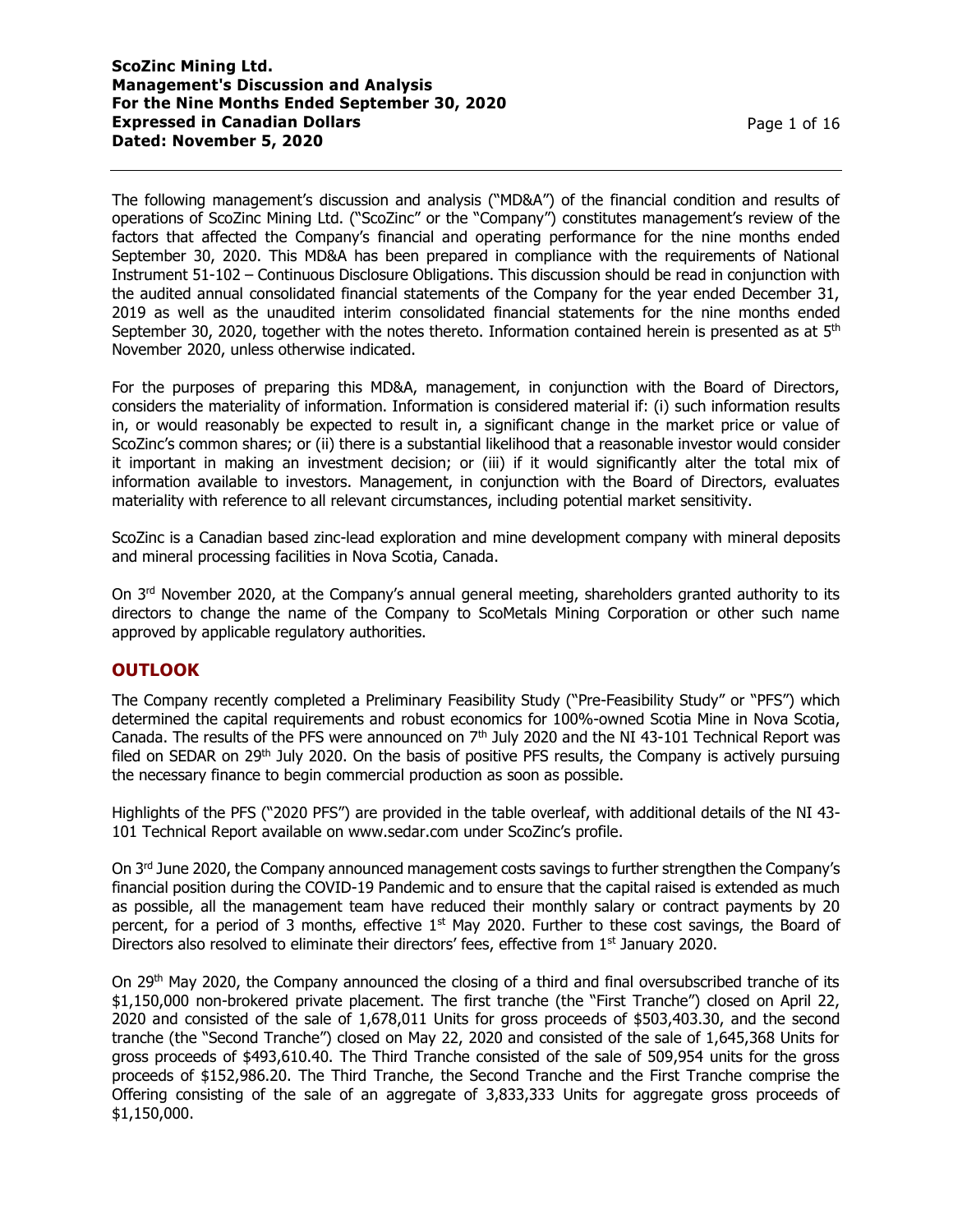### **Pre-Feasibility Study Highlights**

| Pre-Tax Net Present Value (Discount Rate 8%)                    | \$156M      |
|-----------------------------------------------------------------|-------------|
| Pre-Tax Internal Rate of Return                                 | 52%         |
| After-Tax Net Present Value (Discount Rate 8%)                  | \$115M      |
| After-Tax Internal Rate of Return                               | 49%         |
| EBITDA (Annual Average)                                         | \$17.1M     |
| Payback Period (Years)                                          | 2.4         |
| Pre-Production CAPEX (incl \$2.7M Contingency & \$1.2M Finance) | \$30.8M     |
| Metal Production Zinc (5 Year Annual Average)                   | 35M lbs     |
| Metal Production Lead (5 Year Annual Average)                   | 15M lbs     |
| Zinc Concentrate Grade (LOM Average)                            | 57%         |
| Lead Concentrate Grade (LOM Average)                            | 71%         |
| Processing Throughput Rate (Tonnes Per Day)                     | 2,700       |
|                                                                 |             |
| Life of Mine ("LOM") (Years)                                    | 14.25 Years |
| Ore Reserves Mined (LOM Total)                                  | 13.66Mt     |
| Zinc Ore Grade (LOM Average)                                    | 2.03% Zn    |
| Lead Ore Grade (LOM Average)                                    | 1.10% Pb    |
| Net Revenue After Royalty & Treatment Charges                   | \$822M      |
| Operating Cash Flow Before Taxes                                | \$335M      |
| <b>Financing Costs</b>                                          | \$4.6M      |
| C1 Costs Over LOM <sup>1</sup>                                  | US\$0.59/lb |
| Total Operating Cost (Per tonne Milled LOM)                     | \$53.72/t   |
| All-In-Sustaining-Cost (ZnEq) <sup>1, 2</sup>                   | US\$0.60/lb |
| Zinc Price (LOM Average)                                        | US\$1.19/lb |
| Lead Price (LOM Average)                                        | US\$0.89/lb |

All dollar amounts are expressed in Canadian Dollars unless otherwise noted

2 All-In-Sustaining-Costs ("AISC") are C1 Costs plus Sustaining Capital and Financing Costs

On 17<sup>th</sup> December 2019, the Company announced a new mineral resource estimate ("2019 MRE") which effectively doubled the total measured and indicated resources applied in all past PEAs on the Scotia Mine. Based upon the new 2019 MRE and a mill trade off study by Ausenco Engineering Canada, the PFS will produce an independent NI 43-101 technical report, including new mineral reserve estimates.

During the third quarter of fiscal 2019, ScoZinc's head office address was changed to Halifax (Nova Scotia) from Toronto (Ontario) to bolster the Company's Nova Scotian focus and demonstrate our commitment to advancing our operations in Nova Scotia. Our new head office address is provided on our website, at www.scozinc.com.

On 25<sup>th</sup> October 2019, the Company appointed Mr. Mark Billings as an Independent Director.

On 7<sup>th</sup> October 2019, the Company announced that it has appointed Mr. Jason Baker as its new Mine Manager of the Scotia Mine, and also appointed Mr. Candrea as its new Vice-President of Investor Relations.

<sup>1</sup> After Lead credits deducted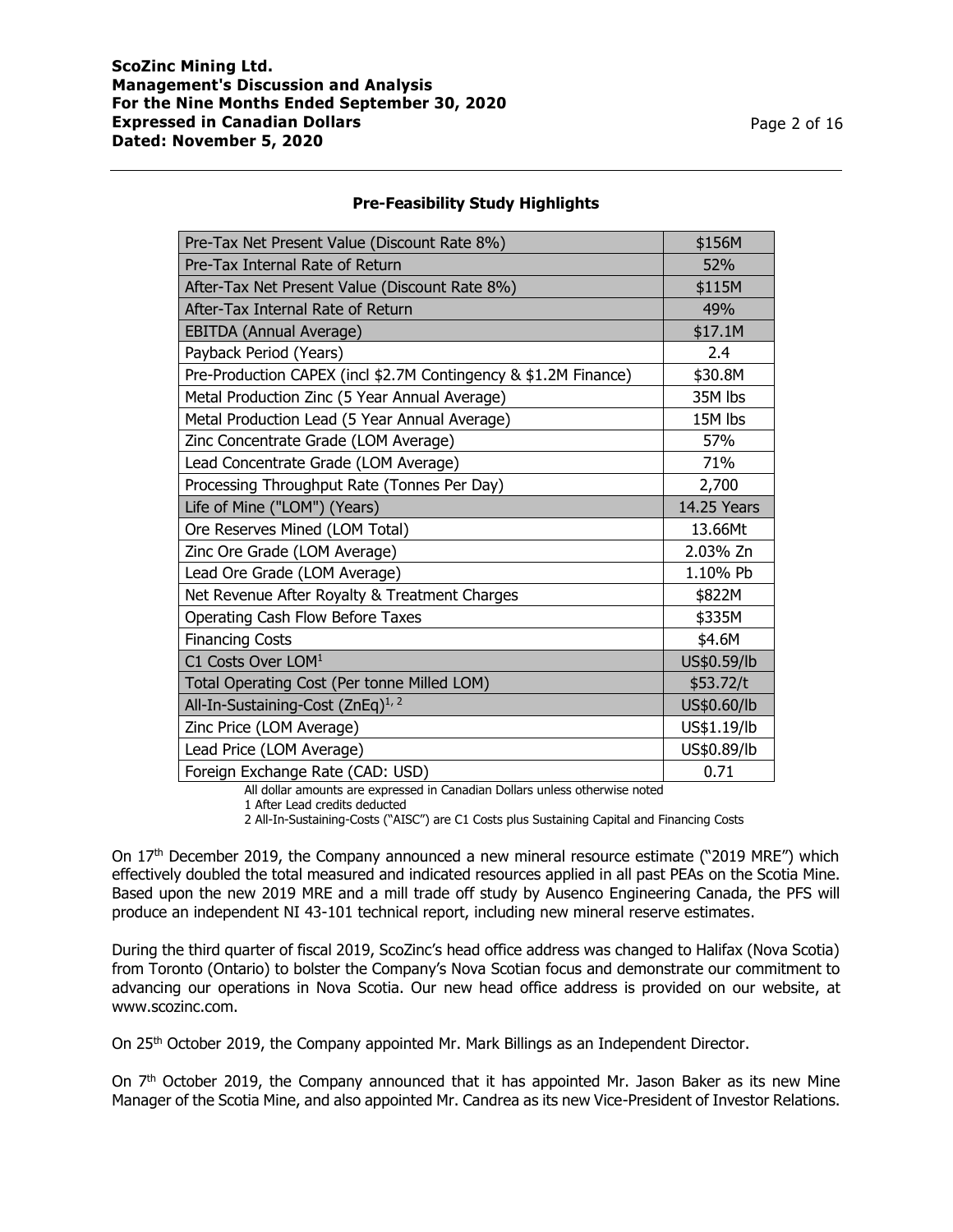On  $21^{st}$  August 2019, Mr. Ashwath Mehra joined the Board of Directors and Mr. Mark Haywood was appointed the President and Chief Executive Officer of the Company, replacing Mr. Joe Ringwald, both effective 20<sup>th</sup> August 2019.

## **PROPERTY INFORMATION, COMPLETED ACTIVITIES AND OUTLOOK**

### **Scotia Mine**

On  $21^{st}$  May 2011, the Company completed the \$10 million acquisition of all shares and assets of ScoZinc Limited, including the Scotia Mine in Nova Scotia, an extensive mineral claims package that is subject to a mineral royalty to the Government of Nova Scotia and other royalties on certain other mineral interests. A portion of the gross sale proceeds was paid directly to the Government of Nova Scotia to increase bonding requirements for an amended reclamation and closure plan for the Scotia Mine and to pay all outstanding production royalties to the Government of Nova Scotia that were payable prior to the closure of the Scotia Mine in 2009. Since the mine's closure, the key permits, mineral claims, and other approvals necessary to proceed with a restart have been maintained or renewed.

In October 2011, the Company completed a 4,940-metre, 39-hole drill program at the Scotia Mine site to better define mineral resources adjacent to the Main Pit and improve confidence in the block model. The results of the drill program provided a basis to re-assess the block model used in an independent preliminary economic assessment ("PEA") report dated 7<sup>th</sup> October 2011. Subsequently, a new inventory of mineral resources was published in a technical report to NI 43-101 standards on 9<sup>th</sup> October 2012.

In the first quarter of 2012, the Company completed an airborne geophysical survey of its exploration properties in Nova Scotia using the helicopter-borne Versatile Time Domain Electromagnetic system. The work area covered geological strata that contain former producing mines, such as Walton Mine, Smithfield Mine, and Mindamar (Stirling) Mine. Following the initial findings of the survey, the Company expanded the survey to include its mineral claim holdings in the Musquodoboit area along an interpreted northeast extension of the favourable carbonate reef structures that host the Gays River and Getty deposits. As a result of this survey, exploration targets were identified for future exploration fieldwork.

In the first, second, and fourth quarters of 2013, the Company's geologic personnel completed soil sampling programs on exploration licenses and claim blocks held within Nova Scotia and Cape Breton. The purpose of the soil sampling program was to follow up and evaluate certain high-priority geophysical targets identified from the 2012 airborne geophysical survey. In addition, expenditures incurred from the soil surveys were utilized to fulfill the annual assessment requirements needed to keep the claims and licenses in good standing. All work was conducted in areas underlain by favourable geologic lithologies known to host zinc-lead mineralization as exemplified by former producing mines.

On 18<sup>th</sup> May 2012, the Company received approval from the Government of Nova Scotia for an amended Industrial Approval to develop the southwest side of the Main Pit (the "SW Expansion"). As a result, and as of that date, ScoZinc had all of the necessary permits and approvals to proceed with mining operations at the Main Pit and the SW Expansion. Additional reclamation and closure bonding would be required before the Company can develop the SW Expansion.

On 21<sup>st</sup> December 2012, the Company reported an update to the PEA technical report published in the 7<sup>th</sup> October 2011. The updated PEA was based on the Mineral Resource disclosed on 9<sup>th</sup> October 2012 that reported a 55% increase in Measured Mineral Resources and 65% increase in Indicated Mineral Resources in the Main and Northeast pits relative to the Mineral Resource utilized in the prior PEA. The study outlined a conceptual mine life of more than seven years from the Main and Northeast open pits only, whereas the previous PEA reported a similar mine life but also considered the inclusion of the Company's nearby Getty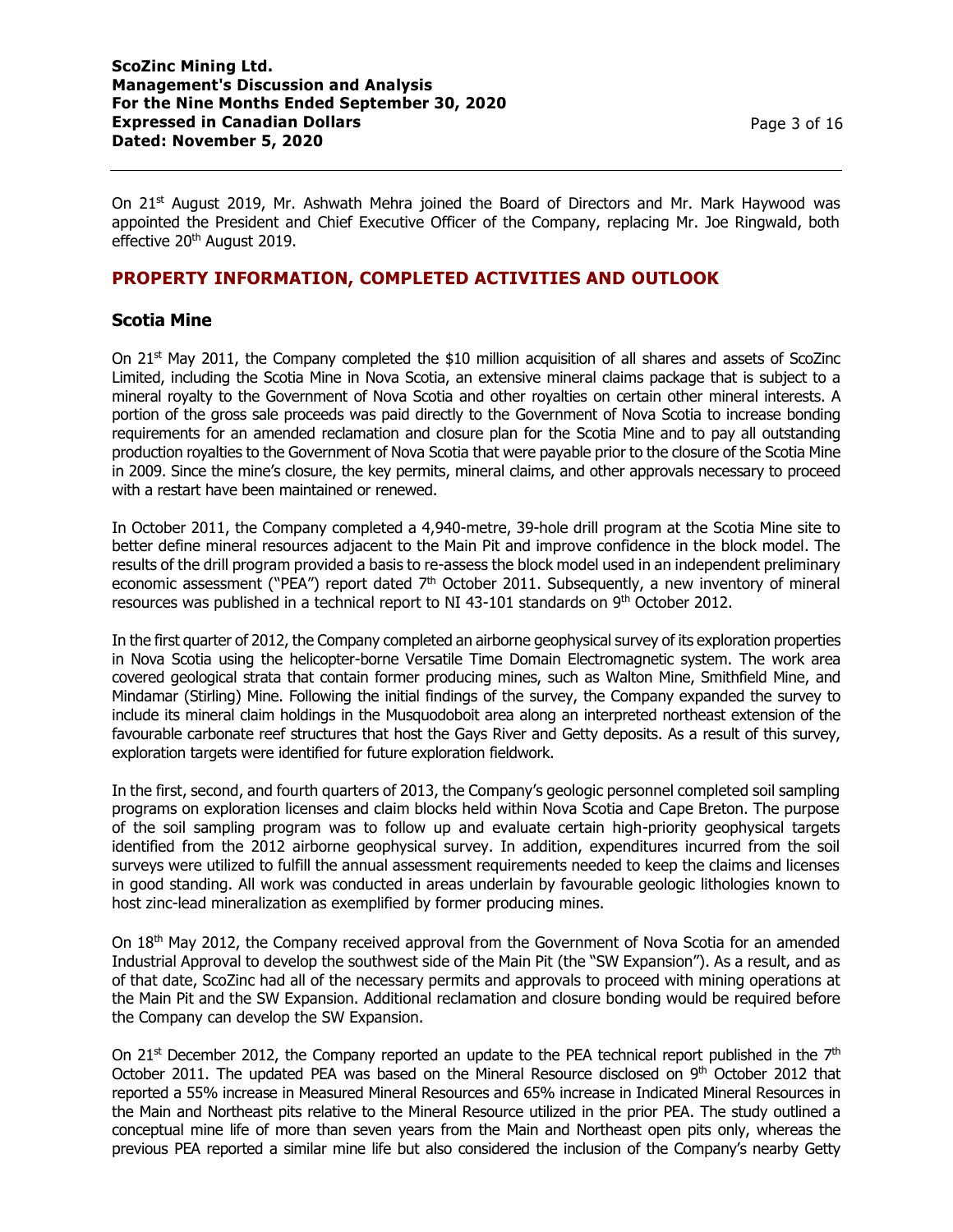deposit. A second update to the PEA was published in June 2013 that incorporated the results of a metallurgical test work program completed in the second quarter of 2013. This updated PEA also considered the inclusion of a small underground mining operation to extract higher grade mineralization. A summary discussion of that revision to the PEA is provided in the Company's  $11<sup>th</sup>$  June 2013 news release.

In the third quarter of 2013, the Company's Board of Directors conducted an in-depth review of the Company's 100% owned Scotia Mine and the Company's exploration prospects (collectively, "ScoZinc's Projects"), the outlook for commodity prices, and the current environment for financing mining operations. Based upon the findings of this review, the Board determined that the Scotia Mine is a valuable asset. However, in light of the uncertain prevailing environment for metal prices and mine development financing at that time, the Board decided to suspend the restart of the Scotia Mine and place the project on care and maintenance in order to preserve its value and reduce Company expenditures.

As part of the care and maintenance program, an ongoing objective of the Company is to maintain all of the key permits, mineral claims, and other approvals necessary to proceed with the restart of the Scotia Mine. In the fourth quarter of 2016, the Company initiated discussions with the Nova Scotia departments of the Environment and Natural Resources for the renewal of the industrial approval (the "IA") for Mineral Lease 10-1 that contains the Scotia Mine. The IA which expired in February 2017 was renewed in September 2017 for an additional 10 years. Similarly, the environmental assessment which expired in October 2017 was renewed.

In the fourth quarter of 2017 the Company initiated an independent update to the Preliminary Economic Assessment based on a more detailed mine plan, contract mining with bids from major Nova Scotia contractors, updated capital costs, and updated milling and other operating costs. Results of the study were disclosed in a news release dated 19<sup>th</sup> December 2017 and the NI 43-101 technical report with final results was disclosed in February 2018. As the study showed robust economics for the restart of operations, necessary key permits were in place, and a favorable metal price and exchange rate environment was expected for the foreseeable future, the Company initiated efforts to raise funds for restarting operations.

On 22nd October 2018, the Company announced it had completed additional technical and economic optimization studies to update the February 2018 Preliminary Economic Assessment ("PEA") on its whollyowned Scotia Mine in Nova Scotia, Canada. Project returns remain very robust as increased throughput, lower Canadian dollar assumption and lower initial capital largely offset lower metal price assumptions. (see 22<sup>nd</sup> October 2018 press release). With the completion of the 2019 MRE and the 2020 PFS, the PEA is now redundant.

On 17<sup>th</sup> December 2019, the Company announced a new mineral resource estimate ("2019 MRE") which effectively doubled the total measured and indicated resources applied in all past PEAs on the Scotia Mine.

Highlights of the 2019 MRE include:

- Total Measured & Indicated Resources of 25,450,000 tonnes at a Zinc equivalent grade of 2.84% (1.89% Zinc, 0.99% Lead), an increase in tonnage of 105% from previous resource estimates on the deposit.
- Total Inferred Resources of 5,010,000 tonnes at a Zinc equivalent grade of 2.13% (1.55% Zinc, 0.66% Lead), an increase in tonnage of 7% from the previous resource estimates on the deposit.

Additionally, on  $5<sup>th</sup>$  February 2020, the Company announced the results of a mill optimization trade-off study completed by Ausenco Engineering Canada. The trade-off study evaluated the mill and its processing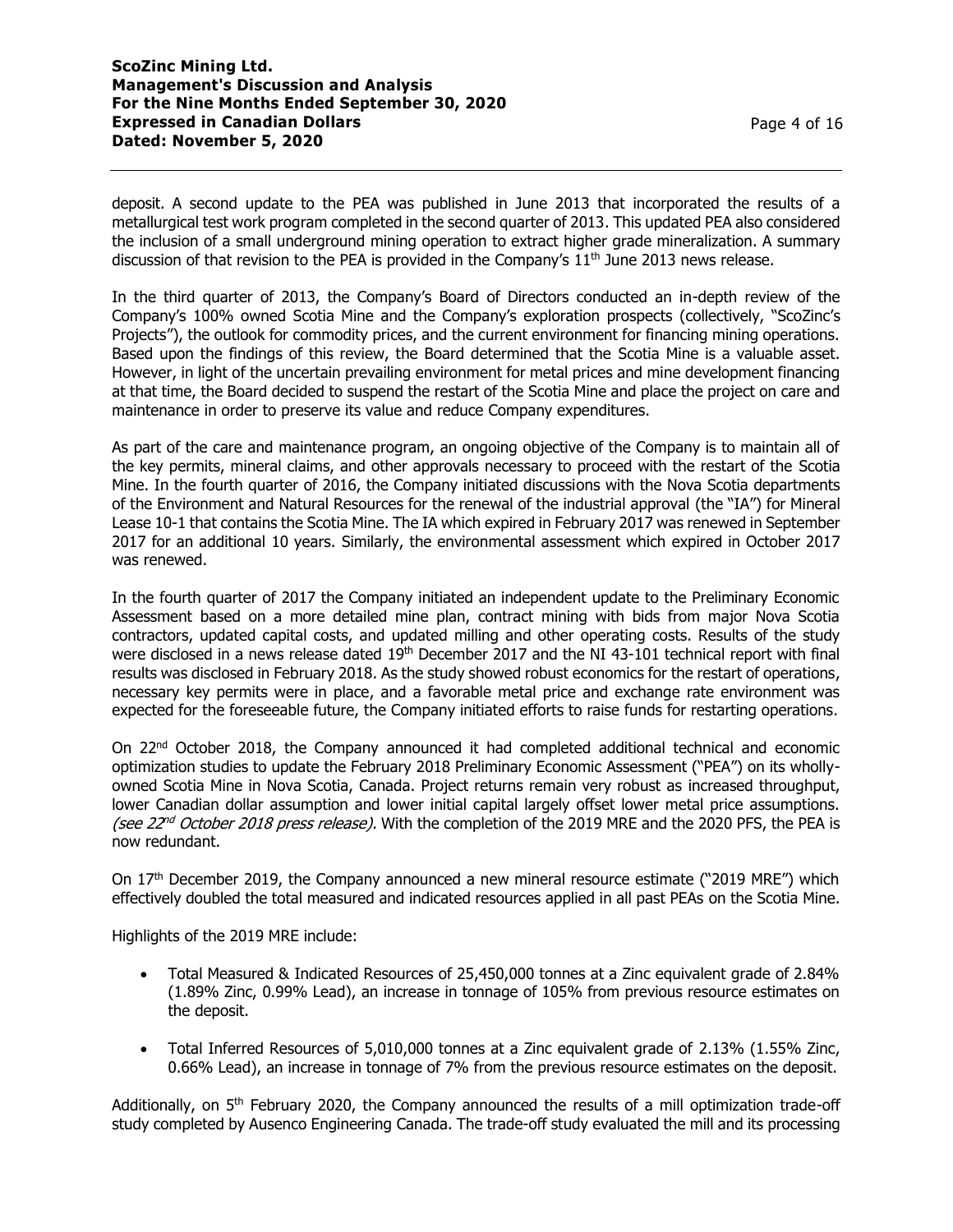bottlenecks and determined that a number of low-cost improvements could be made during a relatively short refurbishment period to significantly de-risk the processing operations.

Based upon the new 2019 MRE and the Ausenco optimization study, the Company then decided to complete a Preliminary Feasibility Study on the project, which would determine the Scotia Mine's first NI 43-101 mineral reserve estimate and a provide an independent NI 43-101 technical evaluation on the entire project.

On 7<sup>th</sup> July 2020, the Company announced the results of the Preliminary Feasibility Study ("2020 PFS") including its first NI 43-101 Mineral Reserve Estimate. The PFS was prepared in collaboration with the independent engineering firms of Ausenco Engineering Canada Inc., MineTech International Limited, SRK Consulting (U.S.), Inc., and Terrane Geoscience Inc. The 2020 PFS NI 43-101 Technical Report was filed on www.sedar.com under ScoZinc's profile on 29<sup>th</sup> July 2020.

## **SUMMARY OF QUARTERLY RESULTS**

The selected financial information is derived from the Company's consolidated financial statements prepared in accordance with International Financial Reporting Standards ("IFRS"). Amounts are expressed in thousands of Canadian dollars, except for loss per share, which is rounded to the nearest cent.

|                                 | Sep 30<br>2020 | <b>Jun 30</b><br>2020 | <b>Mar 31</b><br>2020 | <b>Dec 31</b><br>2019 | Sep 30<br>2019 | <b>Jun 30</b><br>2019 | <b>Mar 31</b><br>2019 | <b>Dec 31</b><br>2018 |
|---------------------------------|----------------|-----------------------|-----------------------|-----------------------|----------------|-----------------------|-----------------------|-----------------------|
| Interest income<br>Loss for the | (7)            | (9)                   | (9)                   | (48)                  | (9)            | (9)                   | (9)                   |                       |
| period                          | (304)          | (380)                 | (320)                 | (482)                 | (510)          | (249)                 | (252)                 | (346)                 |
| Loss per share                  | (0.04)         | (0.06)                | (0.03)                | (0.04)                | (0.07)         | (0.04)                | (0.05)                | (0.08)                |

# **RESULTS OF OPERATIONS**

### **Results of Operations for the Three Months Ended September 30, 2020 vs. Three Months ended September 30, 2019**

The loss from operating activities in the three months ended September 30, 2020 was \$304,132, compared to a loss of \$510,554 incurred during the comparative three months ended September 30, 2019.

Consulting expenses declined marginally to \$89,884 for the three months ended September 30, 2020 from \$92,737 for the comparative three months ended September 30, 2019 as the Company incurred charges by third party consultants for the preparation of the Scotia Mine's Pre-Feasibility Study.

Legal and accounting fees increased to \$28,325 for the three months ended September 30, 2020 from \$21,907, for the three months ended September 30, 2019, driven by a reduced utilization of general corporate counsel, and adjustments to professional fee accruals.

Salaries and benefits declined by \$32,356 over the comparative three months ended September 30, 2019 to \$95,965 from \$128,321due to the completion of the Scotia Mine's Pre-Feasibility Study early in July 2020.

Office and general declined to \$9,465 for the three months ended September 30, 2020 from \$94,318 for the three months ended September 30, 2019, driven by the decline in general and consumable expenditures marked upon completion of the pre-feasibility study, and including a reduction in insurance premiums.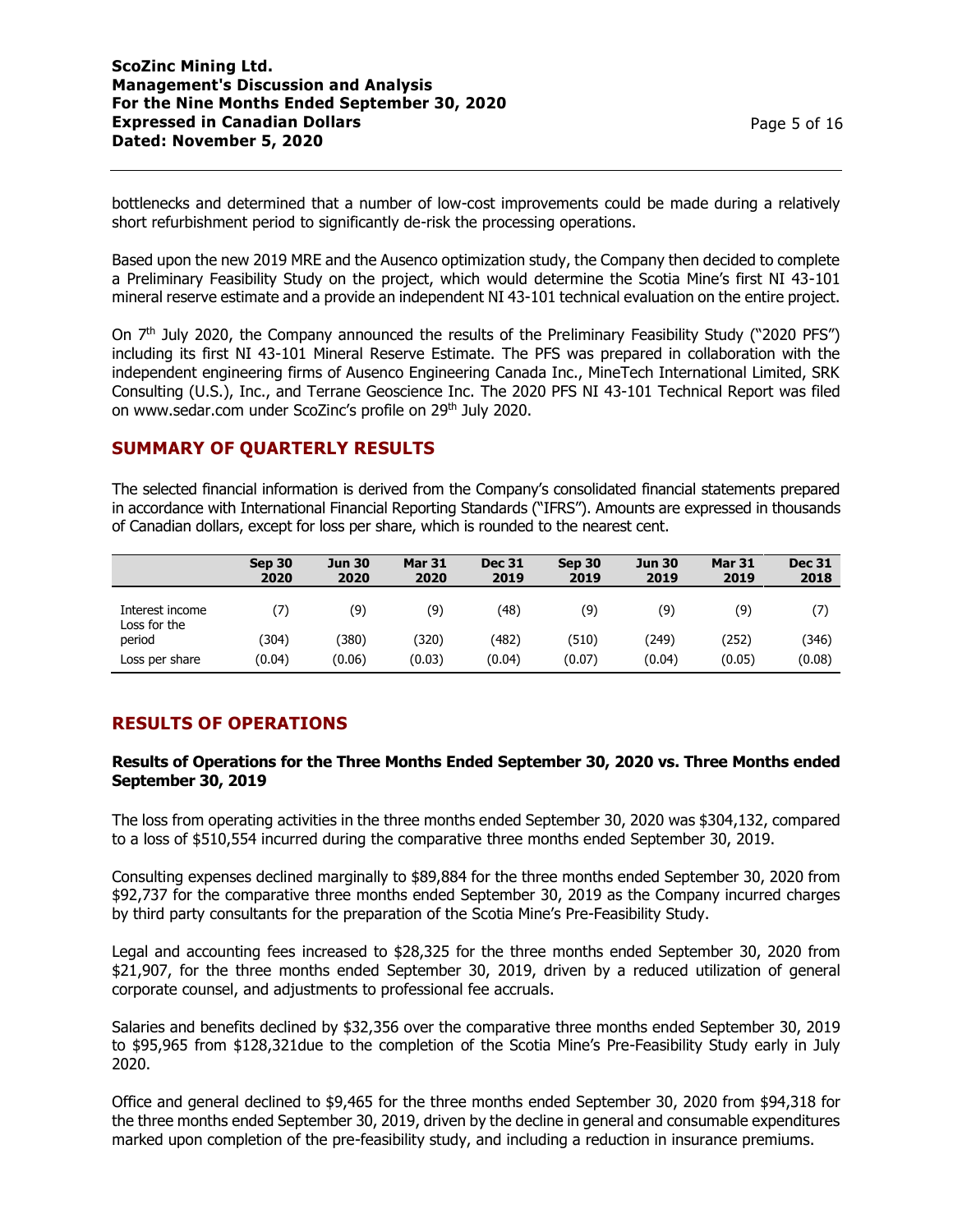Share-based payments expense declined to \$37,726 during the three months ended September 30, 2020 from \$146,575 expensed during the three months ended September 30, 2019, reflective of the graded recognition of the value of stock options and RSU's granted to new and existing officers and directors during current and prior periods.

Interest income declined marginally from \$8,855 in the comparative period to \$7,315 during the current period, driven by an interest adjustment on the Company's remediation and water bonds.

Overall, the Company experienced a decline in operational expenditures over the comparative three months ended September 30, 2019 due to the completion of the Scotia Mine Pre-Feasibility Study in July 2020. As the Company moves toward a commercial production decision at the Scotia Mine, salaries, operational costs and use of third-party consultants will increase.

### **Results of Operations for the Nine Months Ended September 30, 2020 vs. Nine Months ended September 30, 2019**

The loss from operating activities in the nine months ended September 30, 2020 was \$1,004,504, compared to a loss of \$1,010,698 incurred during the comparative nine months ended September 30, 2019.

Consulting expenses increased to \$160,833 for the nine months ended September 30, 2020 from \$139,806 for the comparative nine months ended September 30, 2019 as the Company incurred additional charges for third party consultants working on the Pre-Feasibility Study.

Legal and accounting fees decreased to \$78,271 for the nine months September June 30, 2020 from \$86,152, for the nine months ended September 30, 2019, driven by a reduced utilization of general corporate counsel, and a reduction in outsourced accounting services.

Salaries and benefits increased by \$157,992 over the comparative nine months ended September 30, 2019 to \$494,564 from \$336,572 due an increase in utilization of staff on the mine site.

Office and general decreased to \$126,021 for the nine months ended September 30, 2020 from \$156,431 for the nine months ended September 30, 2019, driven by the decline in general and consumable expenditures marked upon completion of the pre-feasibility study in July 2020, and including a reduction in insurance premiums.

Share-based payments expense declined to \$84,593 during the nine months ended September 30, 2020 from \$150,320 expensed during the nine months ended September 30, 2019, reflective of the graded recognition of the value of stock options and RSU's granted to new and existing officers and directors during current and prior periods.

Interest income declined marginally from \$27,048 in the comparative period to \$25,192 during the current period, driven by an interest adjustment on the Company's remediation and water bonds.

During the nine months ended September 30, 2020, the Company the Company issued 150,000 common shares (ascribed a fair value of \$66,000) to the Company's former CEO to settle \$197,190 in accrued liabilities owed to the former CEO resulting in a gain on settlement of debt of \$131,190 recognized on the Company's statement of loss on comprehensive loss.

Overall, the Company experienced an increase in in operational expenditures over the comparative nine months ended September 30, 2019. As the Company moves toward a commercial production decision at the Scotia Mine, salaries, operational costs and use of third-party consultants will increase.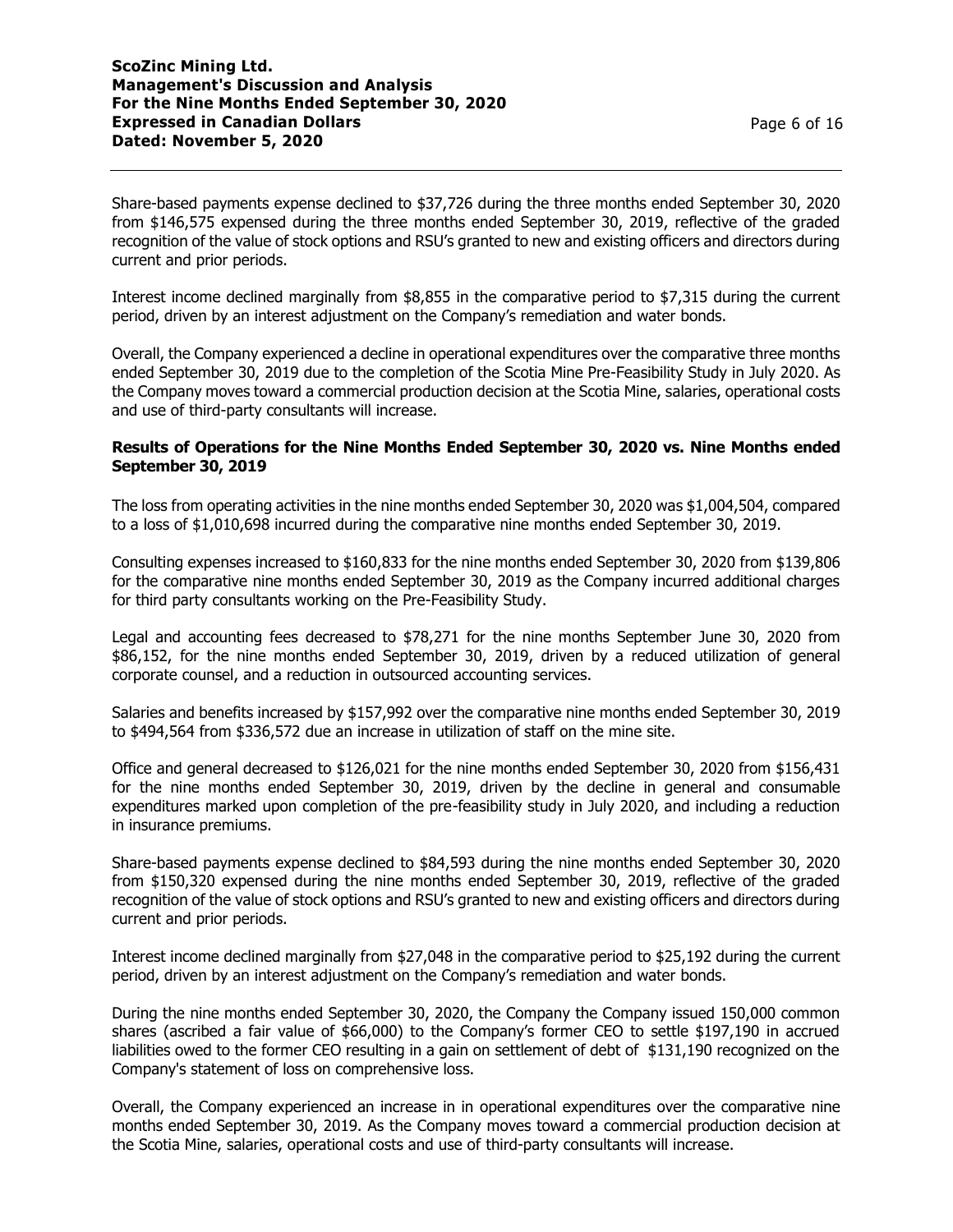## **LIQUIDITY AND CAPITAL RESOURCES**

The Company's significant assets consist of cash, property, plant and equipment, and exploration and evaluation assets associated with ScoZinc's projects.

As at September 30, 2020 the Company reported working capital of  $$68,574$  (December 31, 2019 – \$198,556). Working capital is defined as current assets minus current liabilities. Working capital calculations or changes are not measures of financial performance, nor do they have standardized meanings, under IFRS. Readers are cautioned that this calculation may differ among companies and analysts and therefore may not be directly comparable. Management believes that disclosure of the Company's working capital is of value to assess the available capital resources of the Company at a reporting period end.

The Company has sufficient liquidity to fund operational expenses for all of 2020, but insufficient to commence commercial production at the Scotia Mine. Additional liquidity will be required and is currently under negotiation. The timing and ability of the Company to meet future needs will depend on the liquidity of the financial markets as well as the acceptance of investors to finance resource-based junior companies. The ability of the Company to carry out its planned business objectives is dependent on its ability to raise adequate financing from lenders, shareholders and other investors and/or generate operating profitability and positive cash flow. There can be no assurances that the Company will continue to obtain the additional financial resources necessary and/or achieve profitability or positive cash flows. If the Company is unable to obtain adequate financing, the Company will be required to curtail operations, and development activities and there would be significant uncertainty whether the Company would continue as a going concern and realize its assets and settle its liabilities and commitments in the normal course of business.

These factors indicate the existence of material uncertainties that may cast significant doubt on the ability of the Company to continue as a going concern, as disclosed in Note 1 of the Company's consolidated financial statements.

On 29th May 2020, the Company closed a third and final tranche of a non-brokered private placement of units of the Company ("Units"), with previous tranches having been closed on  $22^{nd}$  April 2020 and  $22^{nd}$  May 2020. The aggregate gross proceeds of the private placement was \$1,150,000 based on the issuance of 3,833,333 Units at a price of \$0.30 per Unit. Each Unit consists of one common share of the Company and a common share purchase warrant (a "Warrant"). Each full Warrant is exercisable into a common share at a price of \$0.50 per common share for a period of twenty-four months from the date of issue.

In connection with the private placement the Company paid cash finder's fees of \$18,759 and issued 62,531 compensation warrants as share issue costs, with each compensation warrant having the same terms as the Warrants issued as part of a Unit.

Directors, officers and other insiders of the Company subscribed 1,256,620 Units, for gross proceeds of \$376,986.

In May 2020, the Company benefitted from a \$40,000 Government of Canada Covid-19 "Canada Emergency Business Account" loan, administered by the Royal Bank of Canada. The proceeds of the loan are interest free until  $31<sup>st</sup>$  December 2022 with a 25% balance forgiveness if repaid by that date.

Subsequent event: In October 2020, the Company received \$214,822 from the sales of surplus equipment at the Scotia Mine. The Company also received \$60,000 from the Nova Scotia Mineral Resources Development Fund as the final grant payment of a total \$150,000 grant for the completion of the Company's Pre-Feasibility Technical Report.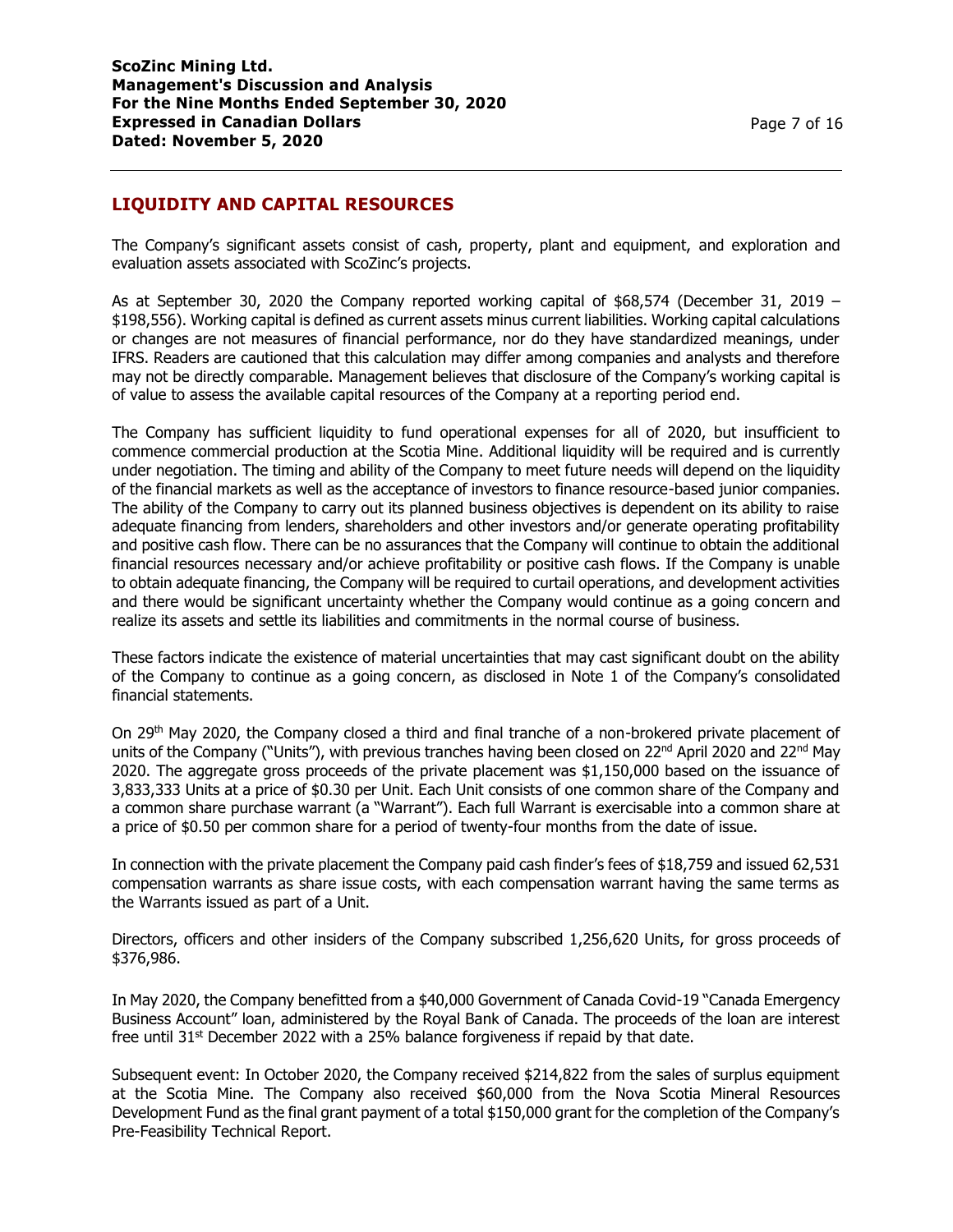As of the date of this document, the Company's financial instruments consist of cash, amounts receivable, cash held for reclamation, accounts payable and accrued liabilities, and amounts due to related parties.

## **RISK FACTORS**

The operations of the Company may require licenses and permits from various local, provincial, and federal governmental authorities. There can be no assurance that the Company will be able to obtain all necessary licenses and permits that may be required to carry out mineral exploration, development, or mining operations at its project.

Even if the Company's exploration and development programs are successful, factors beyond the control of the Company may affect the marketability of any minerals discovered. The prices of mineral have historically fluctuated widely and are affected by numerous factors beyond the Company's control, including international, economic and political trends, geopolitical conflicts, expectations for inflation, currency exchange fluctuations, interest rates, global or regional consumption patterns, speculative activities, and worldwide production levels. The effect of these factors cannot accurately be predicted.

### **Risk Management Framework**

The Board of Directors has overall responsibility for the establishment and oversight of the Company's risk management framework and while retaining ultimate responsibility for them, it has delegated the authority for designing policies and systems that ensure the effective execution of the objectives and policies to the Company's finance function.

(a) Market Risk

Market risk is the risk that changes in market prices will affect the fair value of future cash flows of a financial instrument. Market prices are comprised of three types of risk for the Company: currency risk, interest rate risk, and commodity price risk.

#### Currency Risk

Currency risk is the risk that fluctuation in exchange rates between the Canadian dollar or other foreign currencies will affect the Company's financial results. The Company's operations and financing activities are conducted primarily in Canadian dollars and as a result, it is not currently exposed to significant foreign currency risk. However, the Company may be exposed to currency risk in the future as the prices for the metals produced by the Company's Scotia Mine, which is currently in care-andmaintenance, are sold throughout the world based principally upon the United States dollar price. The appreciation of the Canadian dollar against the United States dollar may reduce the Company's future revenues relative to the costs at the Company's operations, making such operations less profitable. As a result, currency fluctuations may affect its future operations, operating results, and cash flows when the Scotia Mine is restarted.

#### Interest Rate Risk

Interest rate risk is the risk that the fair value of future cash flows of a financial instrument will fluctuate because of changes in the market interest rates. The Company is exposed to interest risk arising primarily from its cash held mainly in short-term interest-bearing accounts with Canadian chartered banks. The impact of a change in interest rates is not significant.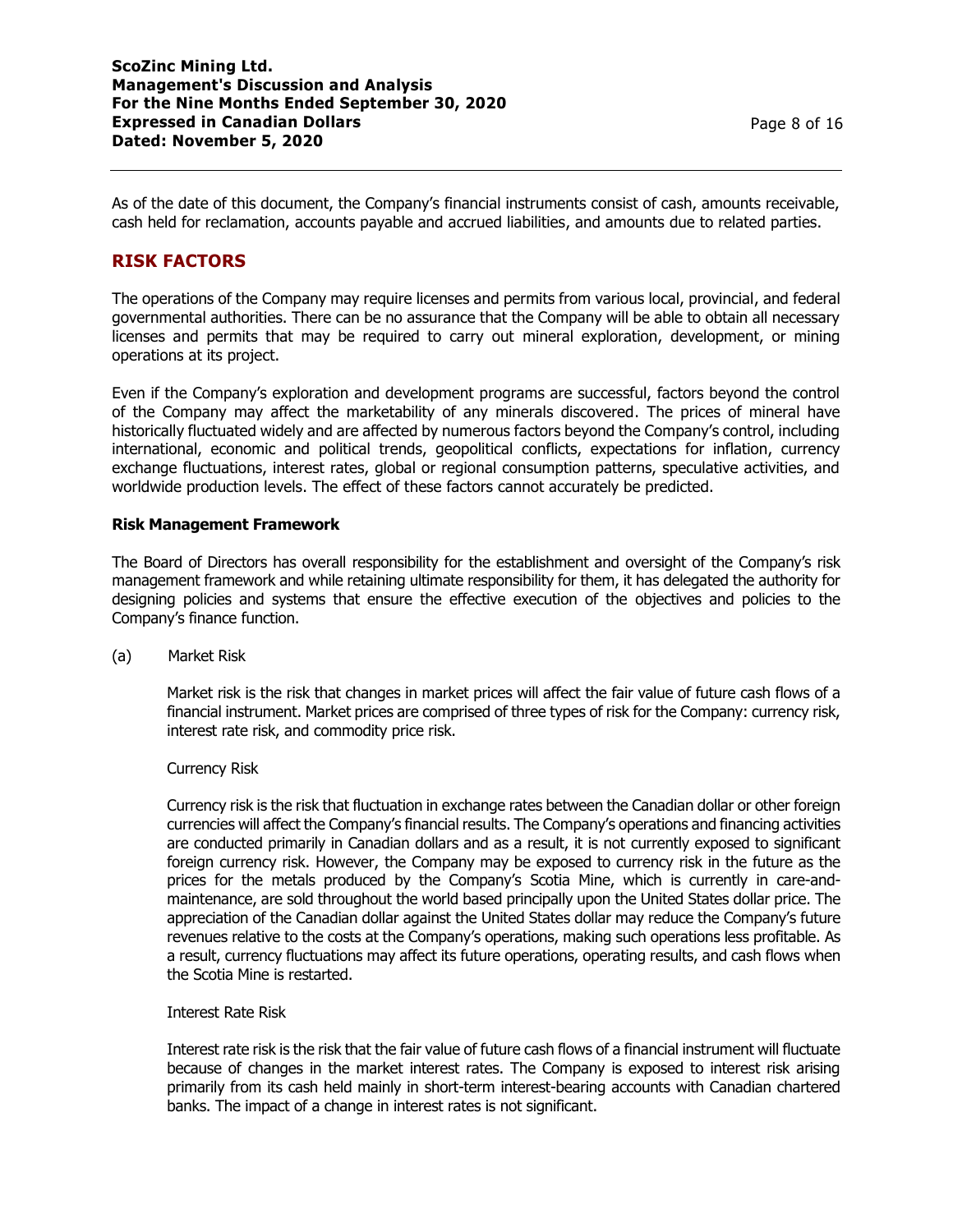#### Commodity Price Risk

The success of the Company's Scotia Mine and its other prospects will be primarily dependent on the future price of zinc and lead. Metal prices have historically been subject to significant price fluctuation. No assurance may be given that metal prices will remain stable and significant reductions or volatility in metal prices may have an adverse effect on the Company's business, including the economic attractiveness of the Company's projects, the Company's ability to obtain financing and the amount of the Company's revenue or profit or loss. Significant price fluctuations over short periods of time may be generated by numerous factors beyond the control of the Company, including domestic and international economic and political trends, expectations of inflation, currency exchange fluctuations, interest rates, global or regional consumption patterns, speculative activities, and increases or decreases in production due to improved mining and production methods. The Company does not currently have an operating mine and does not have any derivative commodity contracts or other commodity based risks in respect of operations.

(b) Credit Risk

Credit risk is the risk of an unexpected loss if a third party to a financial instrument fails to meet its contractual obligations. To minimize credit risk, cash is deposited in a Canadian chartered bank and may be redeemed on demand and cash held for reclamation is held by government authorities where credit risk is minimal. Amounts receivable primarily consists of GST/HST refunds amounting to \$46,903 from the Canadian government. The Company monitors the collectability of its amounts receivable and has not had difficulty collecting amounts receivable. Consequently, management considers credit risk to be minimal.

(c) Liquidity Risk

Liquidity risk is the risk that the Company will encounter difficulty in meeting the obligations associated with its financial liabilities that are settled by delivering cash or another financial asset. The Company's approach to managing liquidity is to ensure, as far as possible, that it will always have sufficient liquidity to meet its liabilities when due, under both normal and stressed conditions, without incurring unacceptable losses. The Company reviews its expenditure budgets against actual expenditures routinely to ensure there is sufficient working capital to discharge all financial obligations.

## **OFF BALANCE SHEET ARRANGEMENTS**

The Company has no off-balance sheet arrangements as of the date of this document.

## **CONTINGENCY**

Due to the worldwide COVID-19 outbreak, material uncertainties may come into existence that could influence management's going concern assumption. Management cannot accurately predict the future impact COVID-19 may have on:

- Global metal prices;
- The severity and the length of potential measures taken by governments to manage the spread of the virus and their effect on labour availability and supply lines;
- Availability of essential supplies;
- Purchasing power of the Canadian dollar; and
- Ability to obtain funding.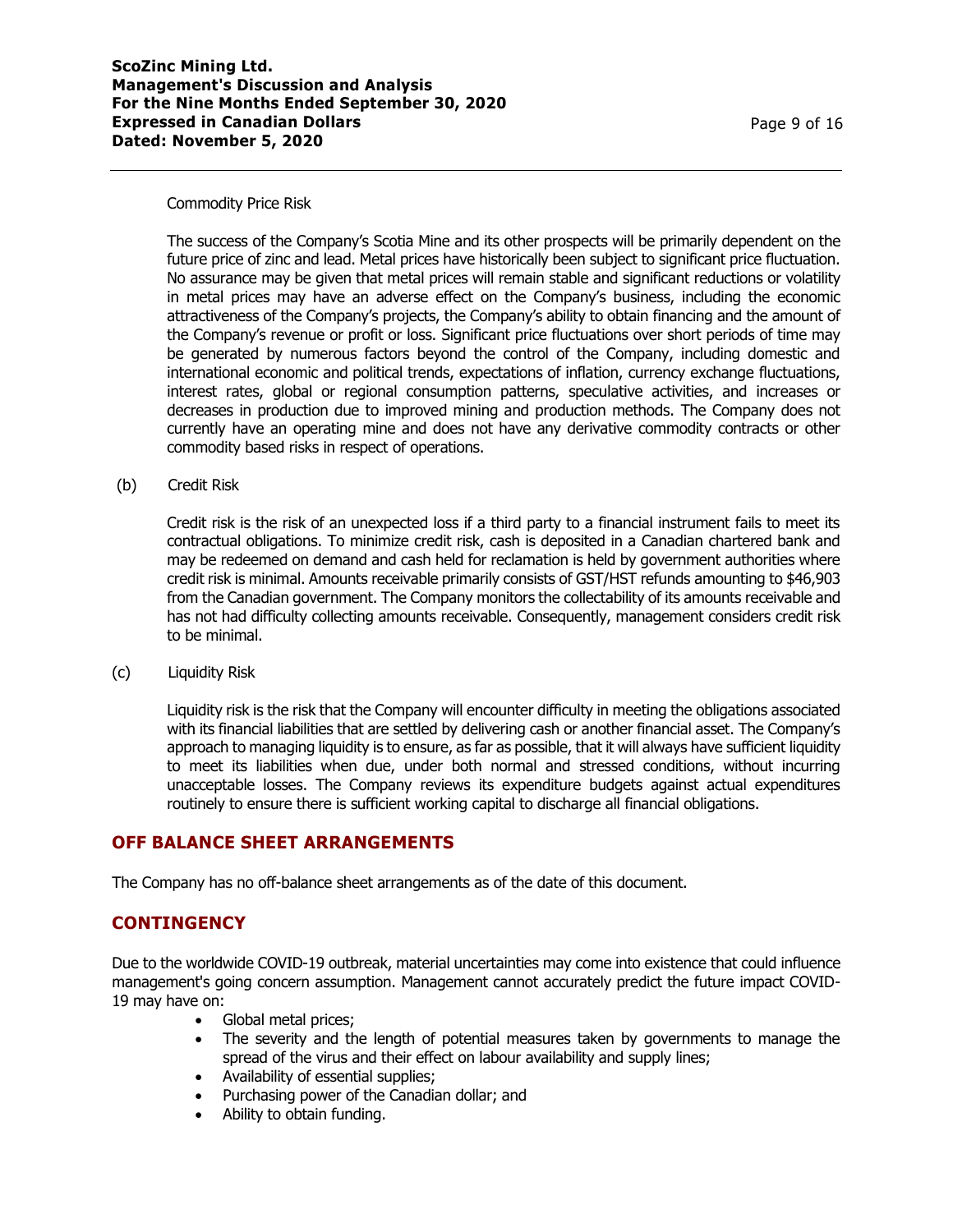At the date of the approval of these consolidated financial statements, the Canadian government has not introduced measures which impede the activities of the Company. Management believes the business will continue and accordingly, the current situation bears no impact on management's going concern assumption. However, it is not possible to reliably estimate the length and severity of these developments and the impact on the financial results and condition of the Company in future periods.

The outbreak of the novel strain of coronavirus, specifically identified as "COVID-19", has resulted in governments worldwide enacting emergency measures to combat the spread of the virus. These measures, which include the implementation of travel bans, self-imposed quarantine periods and social distancing, have caused material disruption to businesses globally resulting in an economic slowdown. Global equity markets have experienced significant volatility and weakness, with some of them rebounding in a material way since the lows of March 2020. Governments and central banks have reacted with significant monetary and fiscal interventions designed to stabilize economic conditions. The duration and impact of the COVID-19 outbreak is unknown at this time, as is the efficacy of the government and central bank interventions. It is not possible to reliably estimate the length and severity of these developments and the impact on the financial results and condition of the Company and its operating subsidiaries in future periods, however the impact of the pandemic could impact the Company's ability to obtain financing to fund our planned activities.

## **DECOMMISSIONING LIABILITY**

The Company is required to make reclamation deposits in respect of its expected rehabilitation obligations as set out below.

The Company has agreed with the Province of Nova Scotia (Department of Natural Resources) to remediate the ScoZinc mine facility to an agreed status at the end of the mining operations at the site; as a result the Company is required to make reclamation deposits in respect of this obligation. As at September 30, 2020, a \$2,898,861 (December 31, 2019 – \$2,874,286) cash bond, including accrued interest, is posted with the Province of Nova Scotia.

In addition, the Company has a reclamation bond with the Nova Scotia Department of Environment for \$190,907 (December 31, 2019 – \$189,330), including accrued interest, which is required to address the potential replacement of domestic water supplies that could potentially be downgraded by mining operations.

Nova Scotia Business Inc. holds a reclamation bond in the amount of \$100,000 (December 31, 2019 - \$100,000) in relation to the land, which the Company leases from the organization in Sheet Harbour. The bond will be held until the current lease agreement expires on 1<sup>st</sup> April 2028.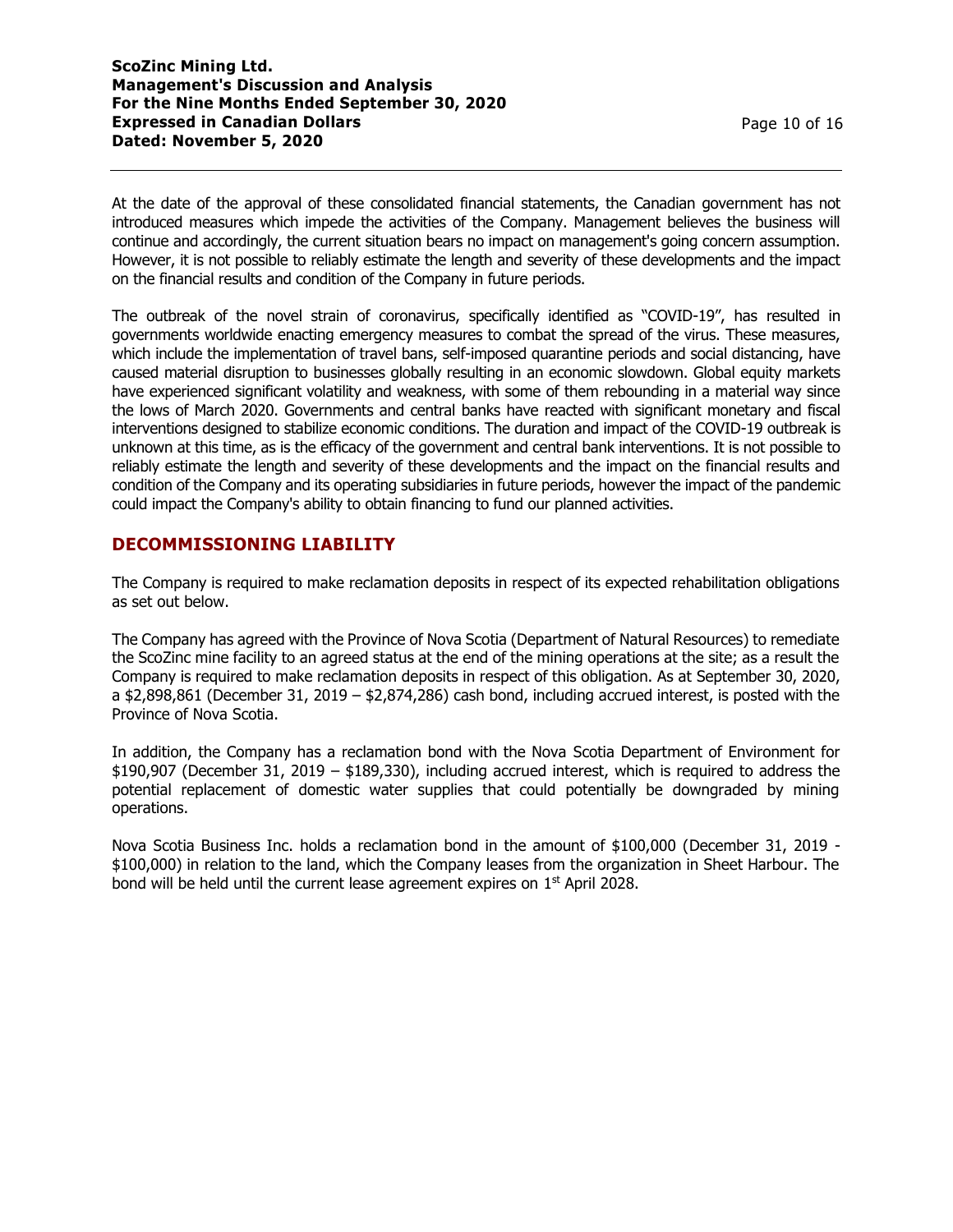## **SHARE CAPITAL**

As at the date of this MD&A, the Company had the following securities issued and outstanding:

| Common shares: | 14,084,794 |                                                                                                              |
|----------------|------------|--------------------------------------------------------------------------------------------------------------|
| Stock options  | 882,000    | Exercisable at a price between \$0.45 - \$1.11 per<br>option, of which 693,167 are vested and<br>exercisable |
| Warrants       | 8,232,864  | Exercisable at a price between \$0.50 and \$1.50                                                             |

In addition to the above, 123,456 restricted share units, vesting on 20th August 2021 are outstanding as of the date of this document.

## **DISCLOSURE CONTROLS AND PROCEDURES**

Management has established processes, which are in place to provide them sufficient knowledge to support management representations that they have exercised reasonable diligence that:

- (i) the consolidated financial statements do not contain any untrue statement of material fact or omit to state a material fact required to be stated or that is necessary to make a statement not misleading in light of the circumstances under which it is made, as of the date of and for the periods presented by the consolidated financial statements; and
- (ii) the consolidated financial statements fairly present in all material respects the financial condition, results of operations and cash flows of the Company, as of the date of and for the periods presented by the consolidated financial statements.

In contrast to the certificate required under National Instrument 52-109 Certification of Disclosure in Issuers' Annual and Interim Filings ("NI 52-109"), the Company utilizes the Venture Issuer Basic Certificate which does not include representations relating to the establishment and maintenance of disclosure controls and procedures ("DC&P") and internal controls over financial reporting ("ICFR"), as defined in NI 52-109. In particular, the certifying officers filing the Certificate are not making any representations relating to the establishment and maintenance of:

- (i) controls and other procedures designed to provide reasonable assurance that information required to be disclosed by the issuer in its annual filings, interim filings or other reports filed or submitted under securities legislation is recorded, processed, summarized and reported within the time periods specified in securities legislation; and
- (ii) a process to provide reasonable assurance regarding the reliability of financial reporting and the preparation of financial statements for external purposes in accordance with the issuer's GAAP.

The Company's certifying officers are responsible for ensuring that processes are in place to provide them with sufficient knowledge to support the representations they are making in this certificate.

Investors should be aware that inherent limitations on the ability of certifying officers of a venture issuer to design and implement on a cost effective basis DC&P and ICFR as defined in NI 52-109 may result in additional risks to the quality, reliability, transparency and timeliness of interim and annual filings and other reports provided under securities legislation.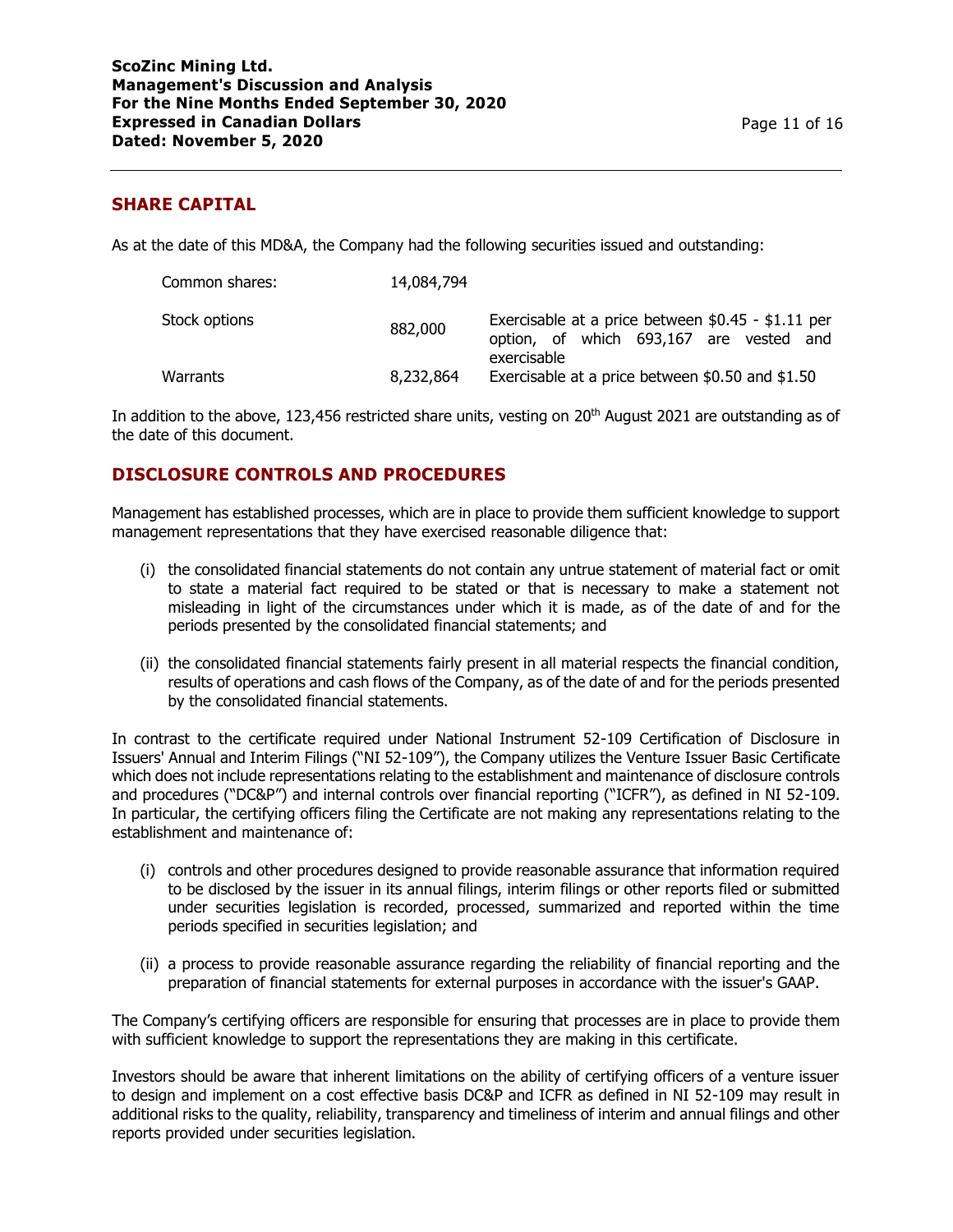## **MANAGEMENT'S RESPONSIBILITY FOR FINANCIAL INFORMATION**

The Company's consolidated financial statements are the responsibility of the Company's management and have been approved by the Board of Directors. The consolidated financial statements were prepared by the Company's management in accordance with International Financial Reporting Standards. The consolidated financial statements include certain amounts based on the use of estimates and assumptions. Management has established these amounts in a reasonable manner, in order to ensure that the consolidated financial statements are presented fairly in all material respects.

### **CURRENT GLOBAL FINANCIAL CONDITIONS AND TRENDS**

Securities of mining and mineral exploration companies, including the common shares of the Company, have experienced substantial volatility in the past, often based on factors unrelated to the financial performance or prospects of the companies involved. These factors include macroeconomic developments in Canada and globally, and market perceptions of the attractiveness of particular industries. The price of the securities of the Company is also significantly affected by short-term changes in commodity prices, base metal prices or other mineral prices, currency exchange fluctuation and the political environment in the countries in which the Company does business. As of September 30, 2020, the global economy continues to be in a period of significant volatility, in large part due to Asian, European, and American economic concerns and the Global pandemic that have impacted global economic growth, although the zinc market continues to be volatile, the favourable movement in the Canadian dollar relative to the US dollar has served to mitigate the volatility for domestic projects.

### **POTENTIAL DILUTION**

The issue of common shares of the Company upon the exercise of stock options and/or the warrants will dilute the ownership interest of the Company's current shareholders. The Company may also issue additional options and warrants or additional common shares from time to time in the future. If it does so, the ownership interest of the Company's then current shareholders could also be diluted.

### **DEPENDENCE ON KEY PERSONNEL**

The Company's business and operations are dependent on retaining the services of a small number of key personnel. The success of the Company is, and will continue to be, to a significant extent, dependent on the expertise and experience of these people. The loss of one or more of these key people could have a materially adverse effect on the Company. The Company does not maintain insurance on any of its key people.

### **TRANSACTIONS WITH RELATED PARTIES**

All transactions with related parties have occurred in the normal course of operations and are measured at the exchange amount, which is the amount of consideration established and agreed to by the related parties. Except as noted, amounts with related parties are non-interest bearing, unsecured, payable on demand and have arisen from the provision of services and expense reimbursements described.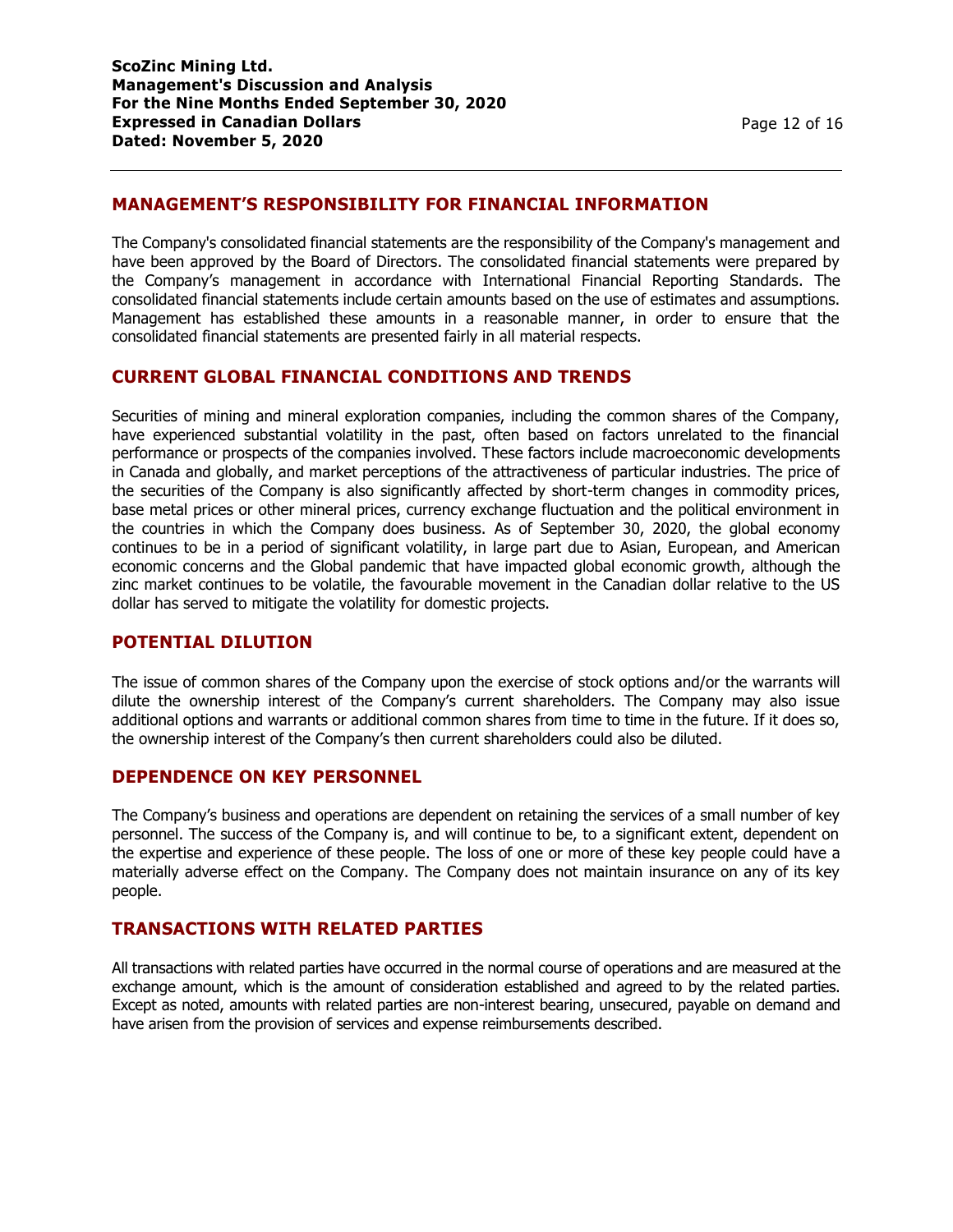#### **Key Management Personnel Compensation**

Management and key personnel compensation is as follows:

| <b>Current Board of Directors,</b><br><b>Officers and Key Management</b> | <b>Nine Months</b><br><b>Ended</b> | <b>Nine Months</b><br><b>Ended</b> |
|--------------------------------------------------------------------------|------------------------------------|------------------------------------|
| <b>Personnel</b>                                                         | September 30, 2020                 | <b>September 30, 2019</b>          |
| Victor Lazarovici - Director                                             | nil                                | 18,750                             |
| Louis G. Montpellier - Former Director                                   | nil                                | 18,070                             |
| Christopher Hopkins - Director                                           | nil                                | 18,750                             |
| Michael Surratt - Director                                               | nil                                | 18,750                             |
| Mark Haywood - Director                                                  | nil                                | 679                                |
| Mark Billings - Director                                                 | nil                                | nil                                |
| Ashwath Mehra - Director                                                 | nil                                | 2,785                              |
| Joe Ringwald - Former CEO                                                | nil                                | 57,369                             |
| Mark Haywood - Current CEO                                               | 140,000                            | 22,695                             |
| Robert Suttie - Chief Financial Officer                                  | 21,000                             | 22,500                             |
| Share-based Compensation                                                 | 70,202                             | 125,565                            |
| <b>Totals</b>                                                            | 231,202                            | 305,913<br>S                       |

Transactions with key management personnel comprise compensation of key management personnel as follows:

During the three and nine months ended September 30, 2020, the Company expensed \$7,500 and \$31,623, respectively (three and nine months ended September 30, 2019 – \$33,495 and \$80,639, respectively) to Marrelli Support Services Inc. ("Marrelli Support") and DSA Corporate Services Inc. (the "DSA"), together known as the "Marrelli Group" for:

- (i) Robert D.B. Suttie, President of Marrelli Support, to act as Chief Financial Officer ("CFO") of the Company;
- (ii) Bookkeeping and office support services;
- (iii) Regulatory filing services; and
- (iv) Corporate secretarial services.

Marrelli Support is also reimbursed for out of pocket expenses.

As at September 30, 2020, amounts due to related parties totaled \$57,389 (December 31, 2019 – \$52,768) pertaining to amounts payable for key management remuneration, director's fees, support services from the Marrelli Group, and reimbursement of expenses paid on behalf of the Company.

See also note 11(b) of the Company's September 30, 2020 condensed interim consolidated financial statements.

The above noted transactions are in the normal course of business and are measured at the exchange amount, as agreed to by the parties, and approved by the Board of Directors in strict adherence to conflict of interest laws and regulations.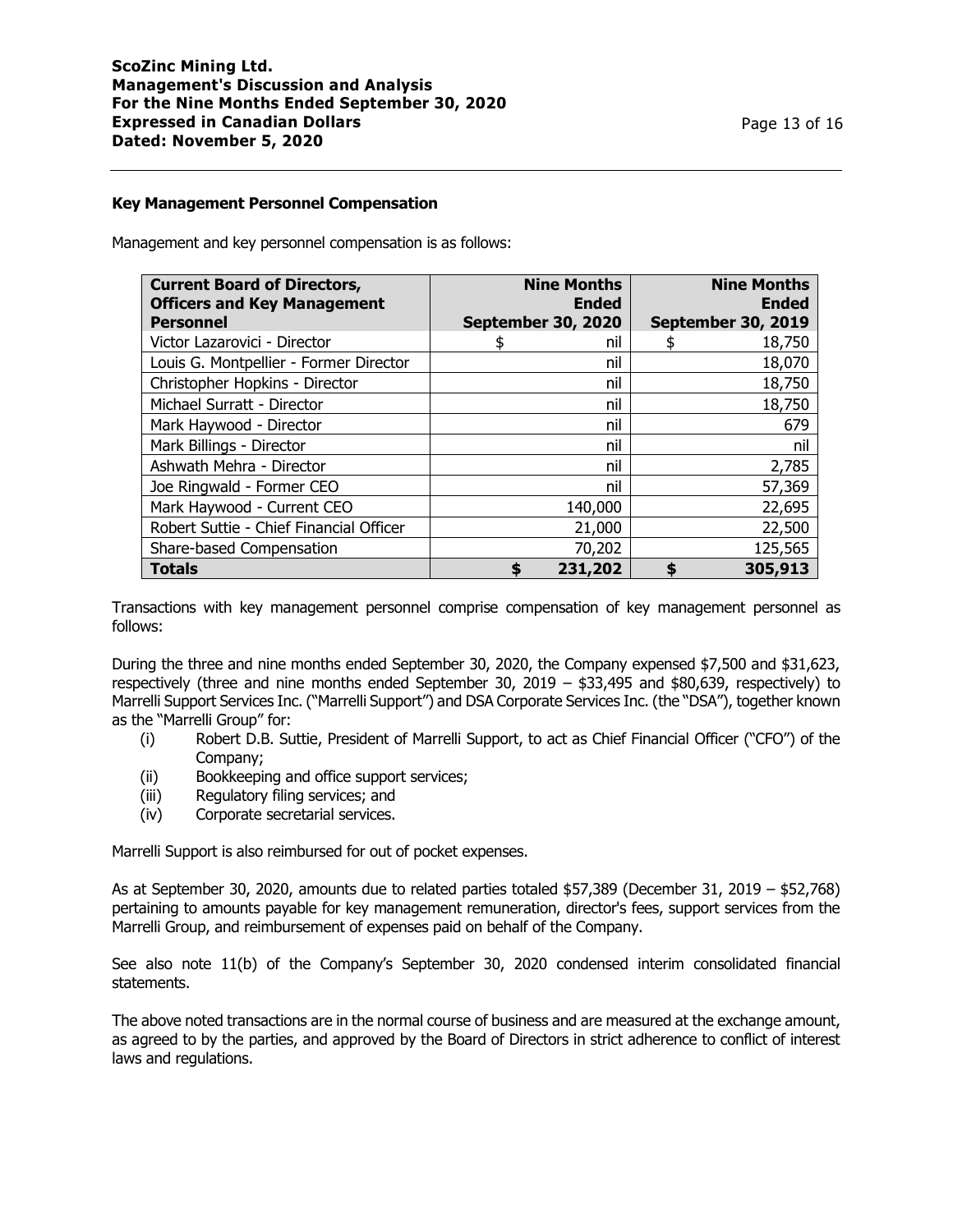## **PROPOSED TRANSACTIONS**

There is no imminent decision by the Board of Directors of the Company with respect to any transaction beyond what is contemplated in this document.

### **EVENTS OCCURING AFTER THE REPORTING DATE**

There are no reportable events occurring after the reporting date which have not been reflected in this document.

### **CRITICAL ACCOUNTING POLICIES AND ESTIMATES**

Financial statements in conformity with IFRS require management to make estimates and assumptions that affect the reported amounts of assets and liabilities and disclosures of contingent assets and liabilities at the date of the financial statements, and the reported amounts of expenses during the reporting period. Actual results may differ from those estimates. A full description of the Company's significant accounting policies may be found in Note 3 of the Company's December 31, 2019 audited consolidated financial statements. A summary of the Company's critical accounting estimates is set out below.

#### **Exploration and Evaluation Assets and Property, Plant and Equipment**

The Company reviews capitalized costs on its property interests on a periodic, or annual, basis and will determine whether any persuasive evidence exists that indicates impairment. In assessing impairment of exploration and evaluation properties, and associated property, plant and equipment, management makes certain assumptions about whether the capitalized costs are unlikely to be recovered in full from successful development or by sale.

#### **Decommissioning Liability**

The Company conducts its operations in compliance with applicable laws and regulations governing protection of the environment. Reclamation and remediation obligations arise throughout the life of the Scotia Mine. The Company estimates future reclamation costs based on the level of current activity and estimates of costs required to fulfill its future obligations.

#### **Share-based payments and Warrant Values**

The Company utilizes the Black-Scholes Option Pricing Model ("Black-Scholes") to estimate the fair value of stock options granted to directors, officers and employees and to estimate the fair value of warrants issued in connection with private placements. The use of Black-Scholes requires management to make various estimates and assumptions that impact the value assigned to the stock options including the forecast future volatility of the stock price, the risk-free interest rate, dividend yield and the expected life of the stock options. Any changes in these assumptions could have a material impact on the share-based payment calculation value.

## **ACCOUNTING PRONOUNCEMENTS ADOPTED DURING THE PERIOD**

#### IAS 1, Presentation of Financial Statements ("IAS 1")

Amendments to IAS 1, issued in October 2018, provide clarification on the definition of material and how it should be applied. The amendments also align the definition of material across IFRS and other publications.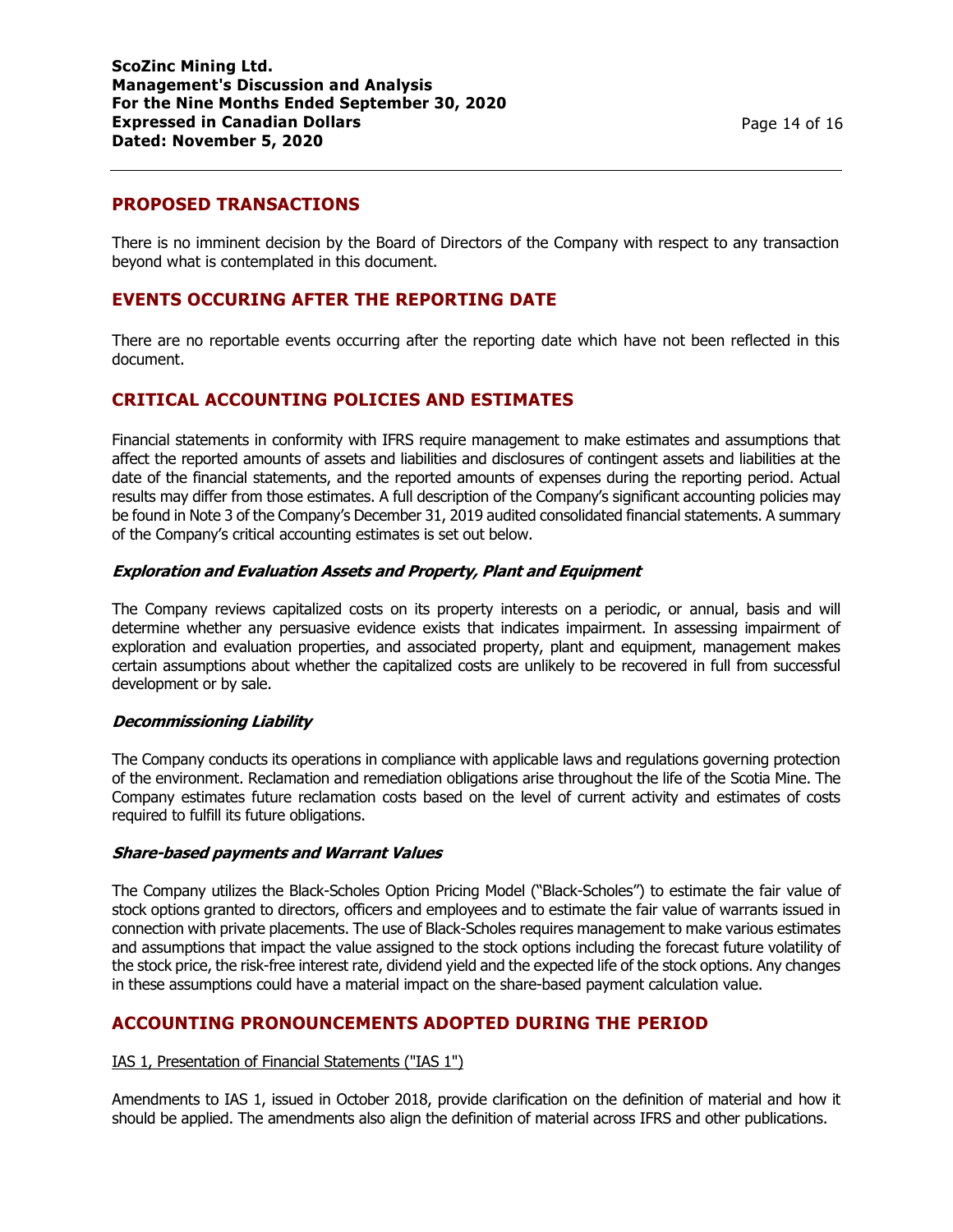### **ScoZinc Mining Ltd. Management's Discussion and Analysis For the Nine Months Ended September 30, 2020 Expressed in Canadian Dollars Dated: November 5, 2020**

This standard was adopted on  $1<sup>st</sup>$  January 2020, with no impact on the Company's condensed interim consolidated financial statements.

#### IAS 8, Accounting Policies, Changes in Accounting Estimates and Errors ("IAS 8")

Amendments to IAS 8, issued in October 2018, provide clarification on the definition of material and how it should be applied. The amendments also align the definition of material across IFRS and other publications.

This standard was adopted on  $1<sup>st</sup>$  January 2020, with no impact on the Company's condensed interim consolidated financial statements.

## **FINANCIAL AND OTHER INSTRUMENTS**

The carrying values of cash, amounts receivable, cash held for reclamation, accounts payable and accrued liabilities, and amounts due to related parties approximate their fair value due to the short-term nature of these instruments, or in the case of reclamation deposits, the rate of interest being applied on the funds deposited.

Other than those described above, the Company does not own, hold or have any material interest in, or liability associated with, any other financial instrument. For a full description of the Company's financial instruments, and policies utilized therein, please refer to Note 18 of the Company's December 31, 2019 audited consolidated financial statements.

# **DISCLOSURE FOR VENTURE ISSUERS WITHOUT SIGNIFICANT REVENUE**

Office and General expenses for the nine months ended September 30, 2020 and 2019 are comprised of the following:

| <b>Nine Months Ended September 30,</b> | 2020      | 2019      |
|----------------------------------------|-----------|-----------|
|                                        | (\$)      | (\$)      |
| <b>Bank Charges</b>                    | 5,041     | 3,382     |
| Computer and Information Technology    | 9,172     | 10,914    |
| Insurance                              | 45,620    | 52,366    |
| Travel                                 | 6,385     | 10,460    |
| Property Tax                           | 21,203    | 46,232    |
| <b>Utilities</b>                       | 8,949     | 21,223    |
| General                                | 29,651    | 11,854    |
|                                        | \$126,021 | \$156,431 |

## **ADDITIONAL INFORMATION**

Additional information relating to the Company is available on SEDAR [\(www.sedar.com\)](http://www.sedar.com/) and on the Company's website at [www.ScoZinc.com.](http://www.scozinc.com/)

## **FORWARD LOOKING STATEMENTS**

This MD&A contains forward-looking statements within the meaning of Canadian securities legislation. Forwardlooking statements include, but are not limited to, statements with respect to the closing of the Transaction,